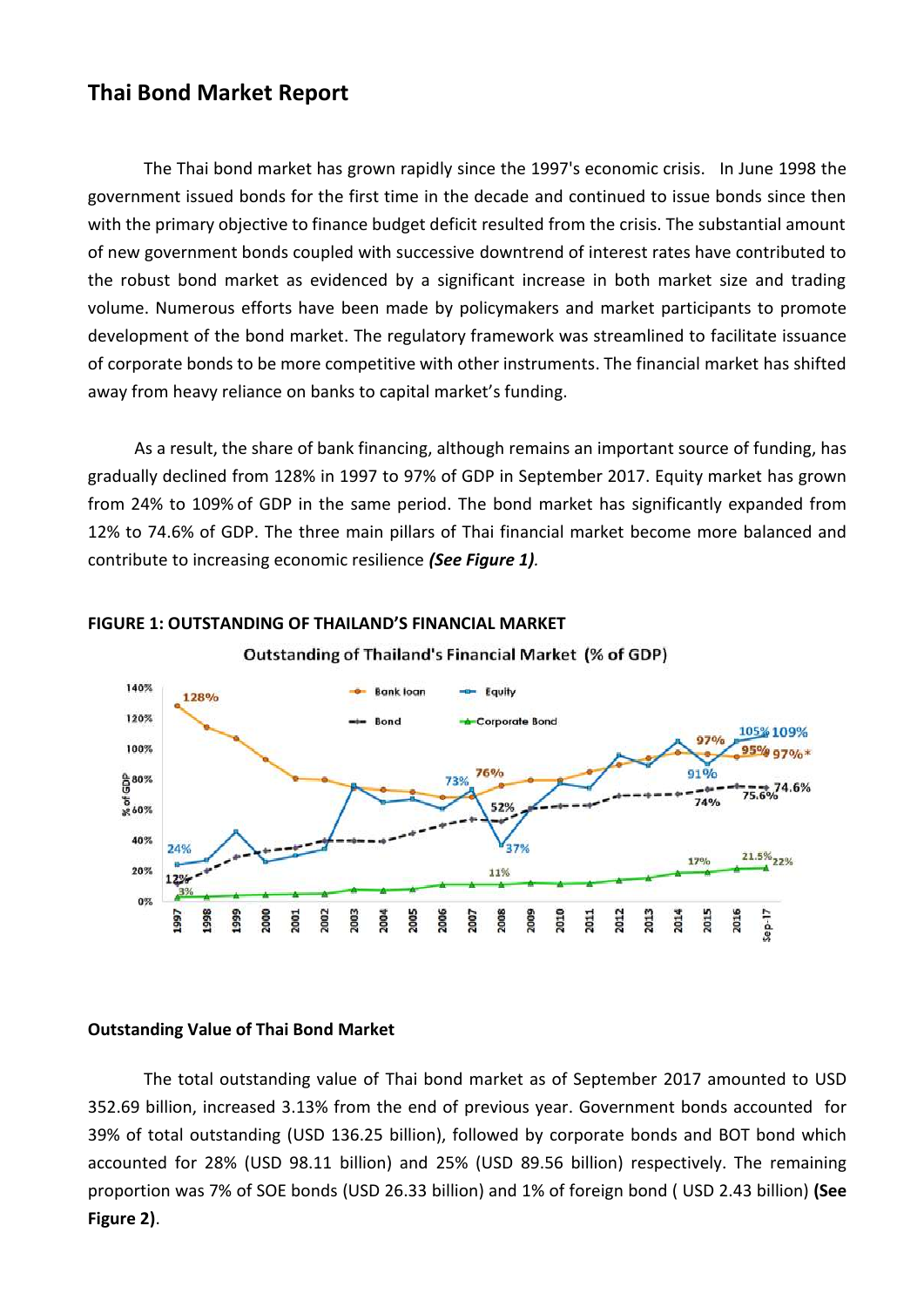

### **FIGURE 2: OUTSTANDING VALUE OF THAI BOND MARKET**

### **Type of Securities**

Bonds issued in Thailand can be divided into two major components: government sector bonds and corporate bonds.

**Government sector bonds** are bonds issued by government, government agencies and sated owned enterprises (SOEs). Currently, government sectors bonds consist of the following;

1.1 Treasury Bills (T-Bills) are short-term debt instruments with maturity less than 1 year. The bills are sold on a discount basis.

1.2 Government bonds are medium to long-term debt instruments issued by the Ministry of Finance. Three main types of government bonds are Loan bonds (LBs), Inflation linked bonds (ILBs) and Saving bonds (SBs). LBs capture the majority of the market as they are issued for financing budget deficit. ILBs are issued as a mean of investment to help protect investors from inflation. ILBs are indexed to inflation so that the principal and interest payments rise and fall with the rate of inflation. SBs are issued to provide households with alternative source of saving.

1.3 Bank of Thailand (BoT) bonds is tools for Bank of Thailand to manage liquidity. There are two types; Central Bank Bills (CBs) which are short-term debt instrument and BOT Bonds (BOTs) which are long-term debt instruments

1.4 State Owned Enterprise (SOE) bonds are medium to long-term debt instruments issued by State Owned Enterprises. This can be categorized into 2 types; guaranteed and non-guaranteed by the Ministry of Finance (MoF) *of which the guaranteed bonds account for 72% of total.*

**Corporate bonds** began to issue bonds since 1992 after the enactment of the SEC Act that has eased criteria for the issuance of corporate bonds. Structures of bonds include Straight, Floating Rate Notes (FRN), Amortizing and Convertible. The bonds with more varying features are increasingly issued in recent years such as perpetual bonds, options embedded bonds, Basel III bonds and securitized bonds.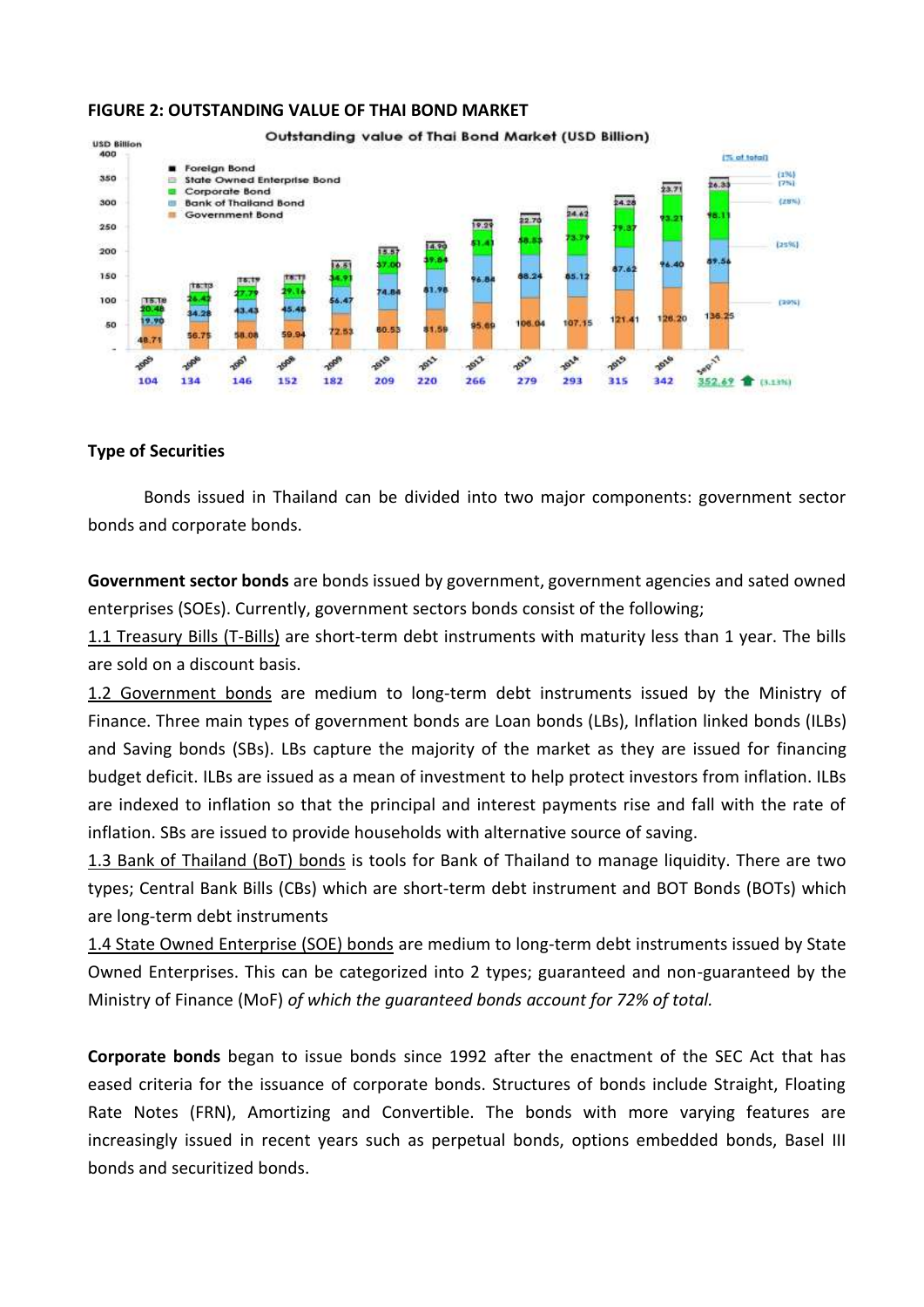### **Liquidity of Thai Bond Market**

In the first 3 quarters of 2017, the average trading value per day of Thai bond market was USD 2,917 million. BOT bonds are the most actively traded securities with average daily turnover of USD 1,977 million. Approximately 94% of total trading value was attributed to government and BOT bonds. Trading value of corporate bonds has significantly increased since 2012. The average trading value per day of corporate bonds rose from USD 25 million in 2011 to USD 164 million in 2017 **(See Figure 3)**.



### *FIGURE* **3: TRADING VALUE IN THAI BOND MARKET**

### **Non-resident Fund Flow**

During the first 10 months of 2017, Thai bond market has continued to see foreign capital inflows amid positive investment sentiment toward emerging bond markets. Foreign investors recorded net buy of USD 4,781 million which comprised of net buy on long-term bonds totaling USD 5,362 million and net sell of short-term bonds of USD 581 million. Foreign investor holdings in Thai bond increased to USD 24,441million, comprising of 89% long-term bonds and 11% short-term bonds.

|                    |                    |                |                 |          |        | Unit: USD mln.      |
|--------------------|--------------------|----------------|-----------------|----------|--------|---------------------|
|                    | <b>Net Flow</b>    |                |                 |          |        |                     |
| Period             | <= 1Y Bond         |                |                 | >1Y Bond | All    | <b>Accumulation</b> |
|                    | <b>Net Trading</b> | <b>Expired</b> | <b>Net Flow</b> |          |        |                     |
| <b>End of 2016</b> | 9,216              |                | 482             | 1,444    | 1,926  | 1,926               |
| $Jan-17$           | 677                | $-215$         | 462             | 565      | 1,027  | 1,027               |
| <b>Feb-17</b>      | 1,241              | $-277$         | 964             | 253      | 1,218  | 2.245               |
| <b>Mar-17</b>      | $-540$             | $-484$         | $-1.025$        | 824      | $-201$ | 2.044               |
| <b>Quarter 1</b>   | 1,378              | $-976$         | 402             | 1.642    | 2,044  | 2,044               |
| <b>Apr-17</b>      | 106                | $-587$         | $-481$          | 285      | $-196$ | 1,848               |
| <b>May-17</b>      | 481                | $-99$          | 382             | 661      | 1,042  | 2,891               |
| $Jun-17$           | $-766$             | $-444$         | $-1,210$        | 1,295    | 85     | 2,976               |
| Quarter 2          | $-180$             | $-1,130$       | $-1,310$        | 2,241    | 932    | 2,976               |
| $Jul-17$           | 402                | $-111$         | 291             | $-61$    | 230    | 3,205               |
| Aug-17             | 714                | $-219$         | 495             | 649      | 1,143  | 4,349               |
| <b>Sep-17</b>      | 1,459              | $-990$         | 469             | 1,108    | 1,577  | 5,925               |
| Quarter 3          | 2,574              | $-1,320$       | 1,254           | 1,696    | 2,950  | 5,925               |
| Oct-17             | $-620$             | $-261$         | $-881$          | 67       | $-814$ | 5,111               |
| 1-3/11/2017        | 12                 | $-58$          | $-46$           | $-285$   | $-331$ | 4.781               |
| <b>YTD</b>         | 3.164              | $-3.746$       | $-581$          | 5.362    | 4.781  |                     |

#### *FIGURE* **4: NON-RESIDENT FUND FLOW**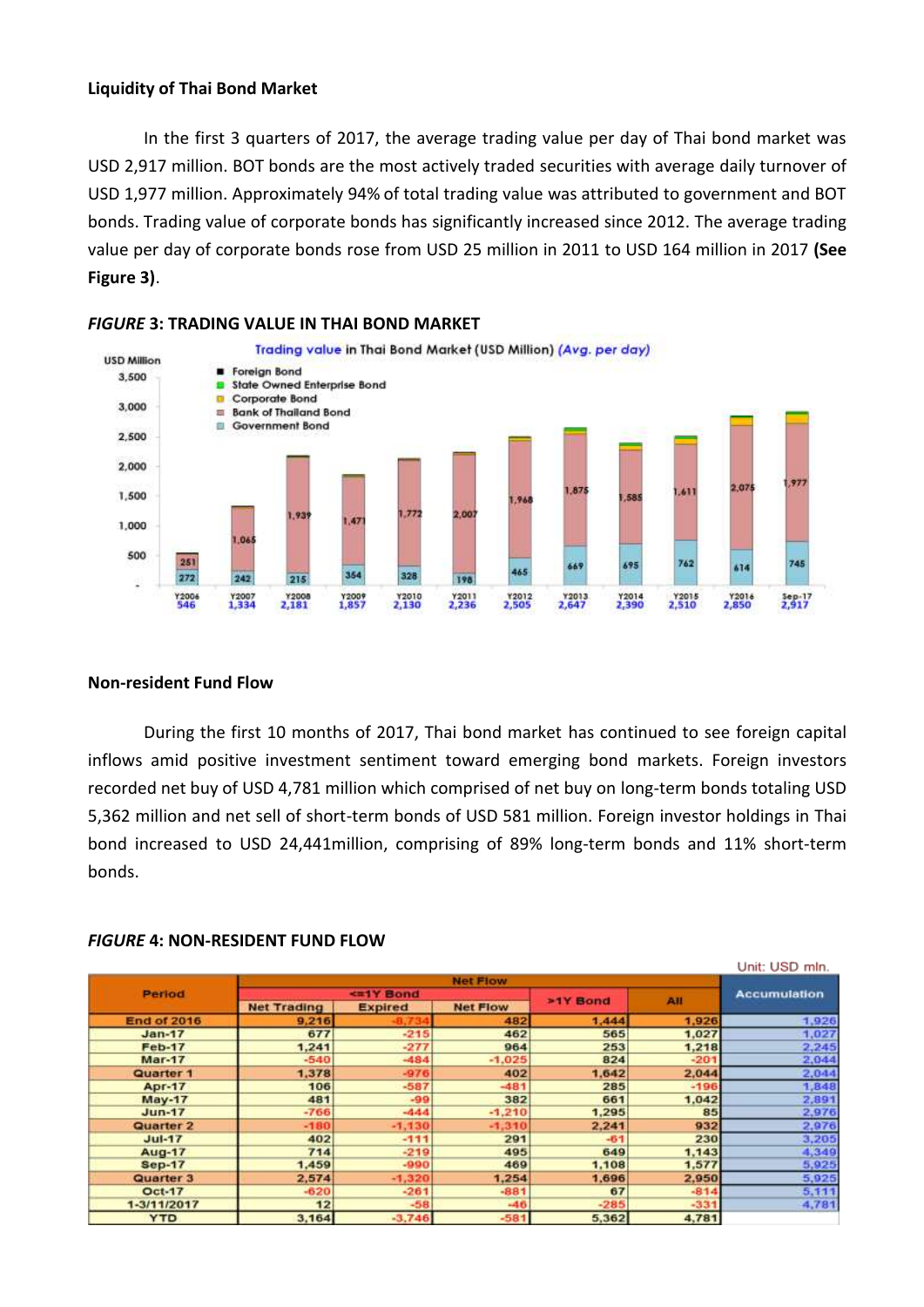### **Breakdown of Investors**

As of September 2017, the top 3 government bond holders are financial corporations (43%), institutional investors (18%), and Non-residents (16%). For corporate bond, as of June 2017, the largest investor type is individual (33%) followed by insurances (15%) and pension & provident fund (14%) (**See Figure 5)**.



## *FIGURE* **5: GOVERNMENT BOND AND CORPORATE BOND HOLDER**

# **Yield Movement**

Government bond yield moved in the downward direction in 2017 due to strong foreign investment. At the end of the third quarter, short-term bond yields decreased around 26 basis points, while yields of long-term bonds (longer than 1 year) went down 16-50 basis points YTD **(See Figure 6)**.



# **FIGURE 6: THAIBMA GOVERNMENT BOND YIELD CURVE MOVEMENT**